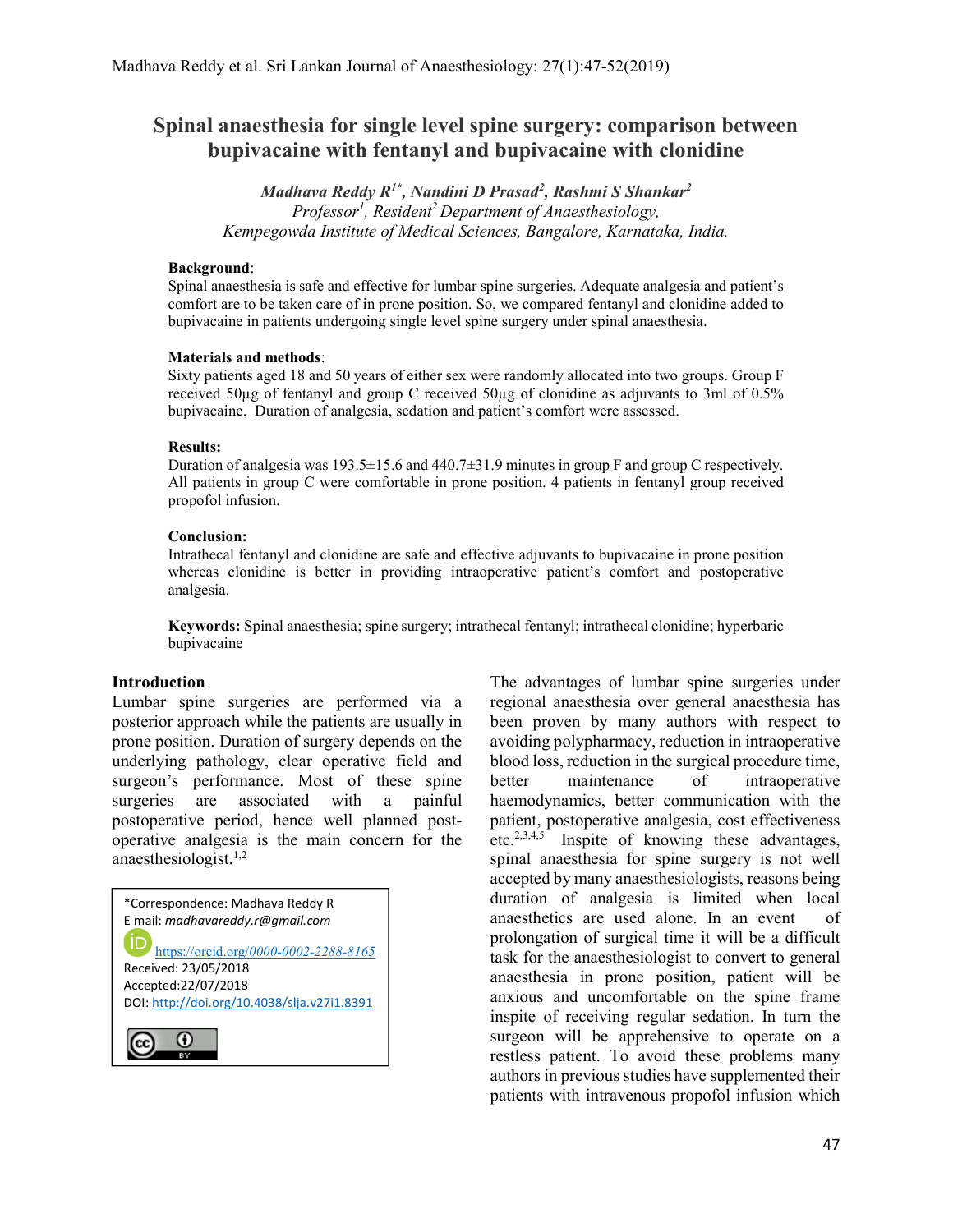is as good as administering two anaesthetic techniques simultaneously.

 Avoiding multiple techniques, yet to achieve desired duration of analgesia, sedation and comfort of the patient in prone position, addition of intrathecal adjuvants with good sedative properties is a better alternative. Such adjuvants not only prolong the duration of block but also the resultant sedation helps in alleviating patient anxiety intraoperatively, thereby helping in achieving better acceptance of regional anaesthesia for spine surgery by surgeons and anaesthetists. Intrathecal opioid and non-opioid adjuvants have been successfully used in many surgeries to prolong the duration of analgesia, whereas literature is lacking in use of such adjuvants intrathecally for spine surgeries to evaluate safety, efficacy and patient comfort in prone position. Hence in this study our aim was to know the safety and efficacy of intrathecal fentanyl and clonidine as adjuvants to hyperbaric bupivacaine with respect to duration of block and patient's comfort in prone position for single level lumbar spine surgeries.

## Materials and methods

After obtaining approval from the institutional ethics committee, written informed consent was taken from 60 patients between the age group of 18- 50years of ASA 1 and 2 of either sex undergoing single level lumbar spine surgeries. Patients with history of previous spine surgeries, any contraindications to subarachnoid block, weighing more than 80kgs, pregnancy and lactation were excluded for the study. Sample size was estimated by using the difference in mean duration of block between fentanyl and clonidine in previous studies and using these values at 95% confidence interval and 80% power. 29 patients were required per group, so we enrolled 30 patients in each group. Patients were randomly allocated into the two groups by a computer generated opaque closed envelope technique prepared by anaesthesiologist who was not part of the study. The envelopes were opened by the resident and the study drugs were prepared according to the group allocation. Group F received 3ml of 0.5% hyperbaric bupivacaine with 50µgs of fentanyl and group C received 3ml of 0.5% hyperbaric bupivacaine with 50µgs of clonidine amounting to a volume of 4ml.

Basal vital parameters were recorded. No patients were given sedative premedication. Under aseptic

precautions, with patients in sitting position, using a 26g Quincke needle at L3-4 or L4-5 interspace study drug was deposited intrathecally. Twenty minutes after putting back the patient to supine position and after achieving a desired sensory level of T8-T6 patients were placed in prone position.

Onset of sensory block, time to reach highest sensory level, onset and duration of motor block, time for two segment regression, duration of analgesia and level of sedation were noted. Sensory block was assessed by pin prick method, motor block by modified Bromage scale and sedation by Ramsay sedation score. Duration of analgesia is defined as time from the onset of sensory block till the patient complains of pain.

Intraoperatively vital parameters were recorded. Bradycardia (less than 60 bpm) and hypotension (fall in BP more than 20% of basal) were treated with 0.6mg of atropine and 6mg of ephedrine respectively. Patient's comfort in prone position was assessed by observing and questioning the patient. If the patients were anxious, restless or inadequately sedated and difficulty in maintaining the prone position were considered as uncomfortable they were supplemented with propofol infusion. Intraoperatively if the duration of analgesia was inadequate due to prolonged surgery, we planned to administer a second dose of spinal with 2ml of bupivacaine by the surgeon. Post operatively diclofenac 75mg was given intravenously as rescue analgesia when the patient complained of pain. Complications if any were noted and treated accordingly. Patients with inadequate level of block, failed block requiring second dose of spinal were excluded from the study.

Interpretation of data was carried out and analysed using SPSS 22 version of software. Categorical data was represented in the form of frequency and proportion. Chi Square test was used as test of significance for qualitative data. Continuous data was represented as mean and standard deviation. Independent t test was used to identify the mean difference between two groups. P value < 0.05 was considered statistically significant.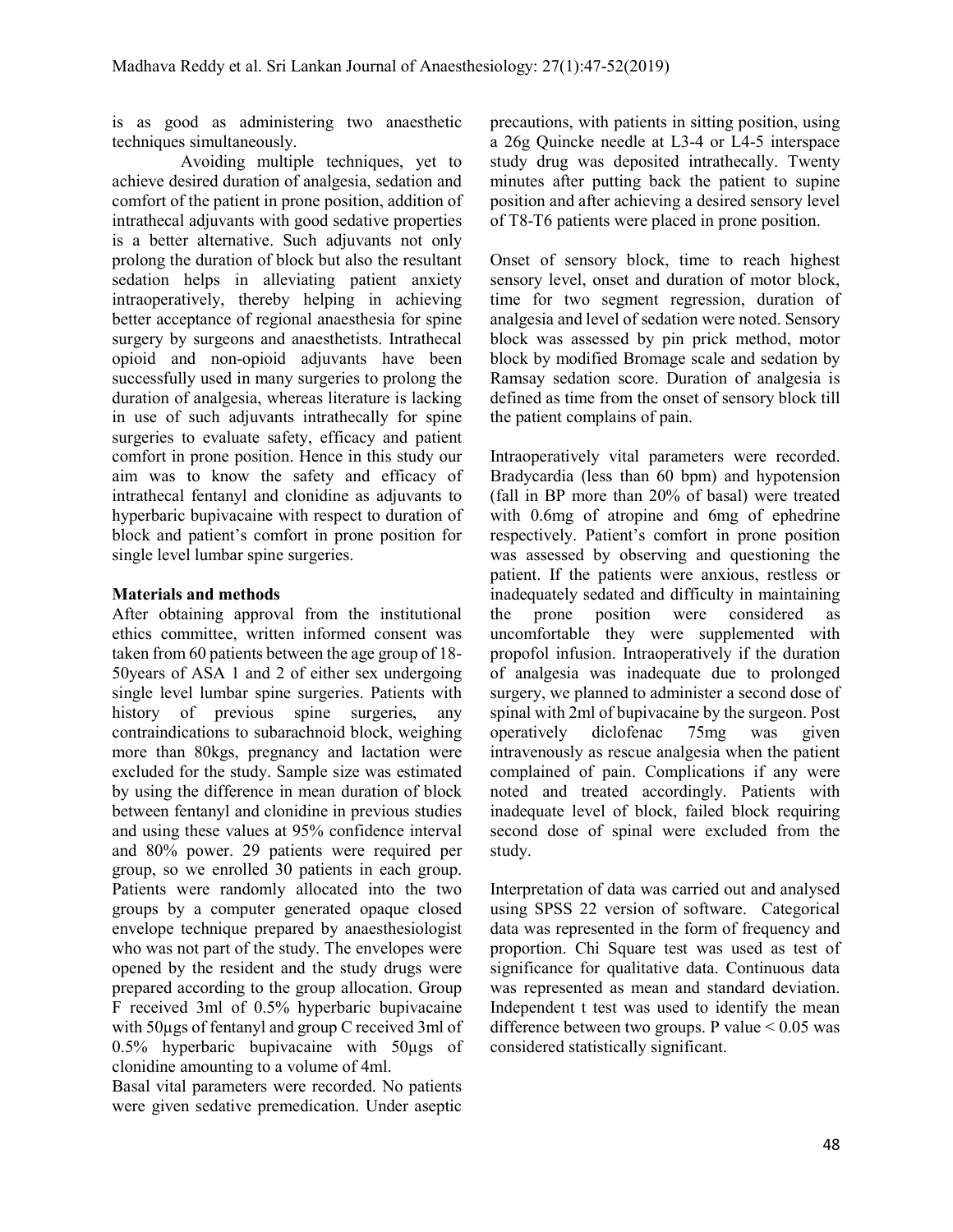#### Results

Among the 60 patients studied none were excluded from the study. The distribution of age, gender, anthropometric measurements and ASA status between the study groups were statistically not significant. (Table 1)

|              | Table 1: Demographic data of the patients. (Chi |  |  |
|--------------|-------------------------------------------------|--|--|
| square test) |                                                 |  |  |

| Characteristics         | Group F<br>$n=30$ | Group C<br>$n=30$ | P value |
|-------------------------|-------------------|-------------------|---------|
| Age (in years)          | $42.7 \pm 11.4$   | $41.4 \pm 8.4$    | 0.027   |
| Gender (m:f)            | 21:9              | 20:10             | 0.781   |
| Height (cms)            | $160.2 \pm 6.9$   | $161.1 \pm 5.2$   | 0.585   |
| Weight (Kgs)            | $62.8 \pm 5.7$    | $63\pm4.7$        | 0.922   |
| $ASA(1 \text{ and } 2)$ | 25:5              | 26:4              | 0.718   |

Onset of sensory block, onset of motor block, time to reach highest sensory level and duration of surgery were comparable between group F and group C. The mean time for two segment regression was 100±7.5 minutes in group F and 269.4±28.9 minutes in group C and its difference was statistically significant (p<0.001). Duration of motor block was 159.4±12.6 minutes and 357.8±26.9 minutes in group F and group C respectively with a significant difference between the two groups  $(p<0.001)$ . Statistically significant difference was observed between the two groups in respect to duration of analgesia, the values being 193.5±15.6 minutes and 440.7±31.9 minutes in group F and group C respectively  $(p<0.001)$ . (Table 2)

Table 2: Characteristics of sensory block, motor block and duration of analgesia (Independent t test)

| Variables<br>(minutes)                    | Group F<br>$n=30$ | Group C<br>$n=30$ | p value |
|-------------------------------------------|-------------------|-------------------|---------|
| Duration of<br>surgery                    | $108.9 \pm 13$    | $113.5 \pm 13.6$  | 0.180   |
| Time of onset of<br>sensory block         | $2.6 \pm 0.9$     | $2.7 \pm 0.8$     | 0.560   |
| Time of onset of<br>motor block           | $6.8 \pm 1.9$     | $6.5 \pm 1.3$     | 0.572   |
| Time to reach<br>highest sensory<br>level | $11 \pm 2.5$      | $11.9 \pm 1.7$    | 0.098   |
| Time for two<br>segment<br>regression     | $100 \pm 7.5$     | $269.4 \pm 28.9$  | < 0.001 |
| Duration of motor<br>block                | $159.4 \pm 12.6$  | $357.8 \pm 26.9$  | < 0.001 |
| Duration of<br>analgesia                  | $193.5 \pm 15.6$  | $440.7 \pm 31.9$  | < 0.001 |

Intraoperatively no significant difference was observed in vital parameters between the two groups except a fall in blood pressure noted at some time intervals in group C compared to group F which was statistically significant. (Figure 1)

Figure 1: Comparison of MAP between two groups



In the fentanyl group, sedation score was 1 in 13.7%, 2 in 70% and 3 in 16.7%. In clonidine group, 33.3% had sedation score of 3 and 66.7% had sedation score of 4 (Table 3).

Table 3: Comparison of sedation score between two groups (Chi square test)

| Sedation score | Group F  | Group C      |
|----------------|----------|--------------|
|                | $n=30$   | $n=30$       |
|                | 4(13.7%) |              |
|                | 21(70%)  |              |
|                | 5(16.7%) | $10(33.3\%)$ |
|                |          | 20(66.7%)    |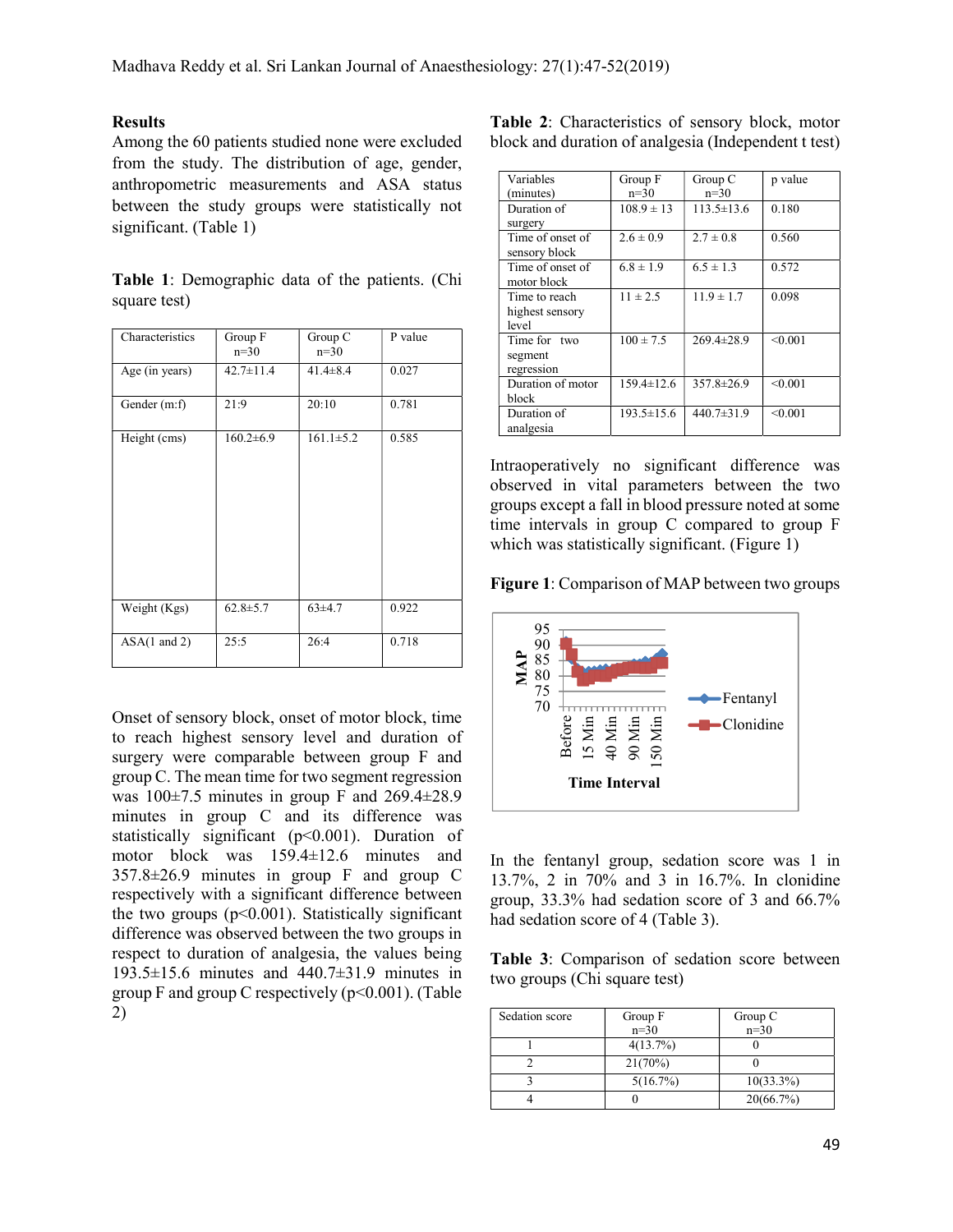4 patients (13.3%) in group F were restless and not comfortable in prone position and these patients received propofol infusion. All the patients in group C were comfortable in prone position (p value=0.038) (Table 4).

Table 4: Comparison of patient's comfort in prone position (Chi square test)

| Patient's<br>comfort<br>in prone position | Group F     | Group C     | value |
|-------------------------------------------|-------------|-------------|-------|
| Restless                                  | $4(13.3\%)$ |             | 0.038 |
| Comfortable                               | 26(86.7%)   | $30(100\%)$ | 0.038 |
| Propofol used                             | $4(13.3\%)$ |             | 0.038 |

In group F two patients  $(6.7%)$  had postoperative vomiting. No other complications were noted in both the groups.

# **Discussion**

Among the spine surgeries lumbar surgery is more suitable for spinal anaesthesia as the block will be performed in the safest lumbar interspace.<sup>2</sup> Despite many authors enlightening on the advantages of regional anaesthesia and recommending spinal anaesthesia as a safer and better alternative to general anaesthesia, many anaesthesiologists favour general anaesthesia for lumbar surgeries because airway is well secured in prone position, and longer duration of surgery can be performed easily by extending the general anaesthesia.<sup>3,4</sup> Lessing et al<sup>4</sup> stated that subarachnoid block is safe and effective even in geriatric patients.

 Disadvantages of general anaesthesia over subarachnoid block are airway manipulation, usage of multiple drugs, difficulty in maintaining haemodynamics, inadequate post-operative analgesia, nausea and vomiting.6,7 Inducing hypotension in spine surgery under general anaesthesia requires additional usage of drugs which can be easily achieved by subarachnoid block.<sup>7</sup> Adequate duration of analgesia, providing hypotensive anaesthesia to reduce the intraoperative bleeding in order to give a clear operative field and a calm and comfortable patient in prone position are the main issues to be taken care of by the anaesthesiologist during spinal anaesthesia for spine surgeries. Khattab et al<sup>5</sup> observed that seven patients required second dose of subarachnoid block and one patient was

converted to general anaesthesia due to prolonged surgery and inadequate analgesia. These issues can be answered by adding an effective adjuvant to the local anaesthetic during spinal anaesthesia for spine surgery.

Intrathecal fentanyl and clonidine are commonly used adjuvants to local anaesthetics in present clinical practice. Intrathecal fentanyl produces analgesia by acting on the G-Protein linked opioid receptors present in the dorsal horn of the spinal cord, thereby opening of potassium channels (mu and delta) and closure of calcium channels (kappa) leading to reduction in release of excitatory transmitters like substance p and glutamate from presynaptic c fibres. This will reduce the transmission of nociception. Fentanyl due to its structural similarity to local anaesthetics facilitates its analgesic effect.<sup>8</sup>Clonidine an alpha 2 agonist has a multifactorial mechanism of action on intrathecal local anaesthetics. Analgesic effects are mediated via the alpha 2 receptors located post synaptically on the substantia gelatinosa of the spinal cord. It also causes local vasoconstriction thereby reducing the removal of local anaesthetics surrounding the neural structures resulting in prolongation of block.<sup>9</sup>

 In our study both the groups were comparable with respect to age, gender, ASA status, anthropometric measurements and duration of surgery. After giving the block we did not find significant difference regarding mean time of onset of sensory block, motor block and time to reach highest level of sensory block between the two groups. Duration of motor block was significantly prolonged in clonidine group. Clonidine enhances the intensity and duration of motor block by inducing cellular modification in the ventral horn of the spinal cord. $9$  Dobrydnjov et al<sup>10</sup> however stated that this effect is dose dependant. Kaabachi et al<sup>11</sup> stated that 1µg/kg of clonidine is safe and effective when added to plain bupivacaine.

 Both intrathecal fentanyl and clonidine prolonged the duration of action of bupivacaine in our study. Comparison between the two groups showed that at equal volumes the duration of analgesia in clonidine group was almost doubled to that of fentanyl. This is comparable to Sidharth et  $al<sup>12</sup>$  who found a significant difference in duration of analgesia in their study comparing clonidine 50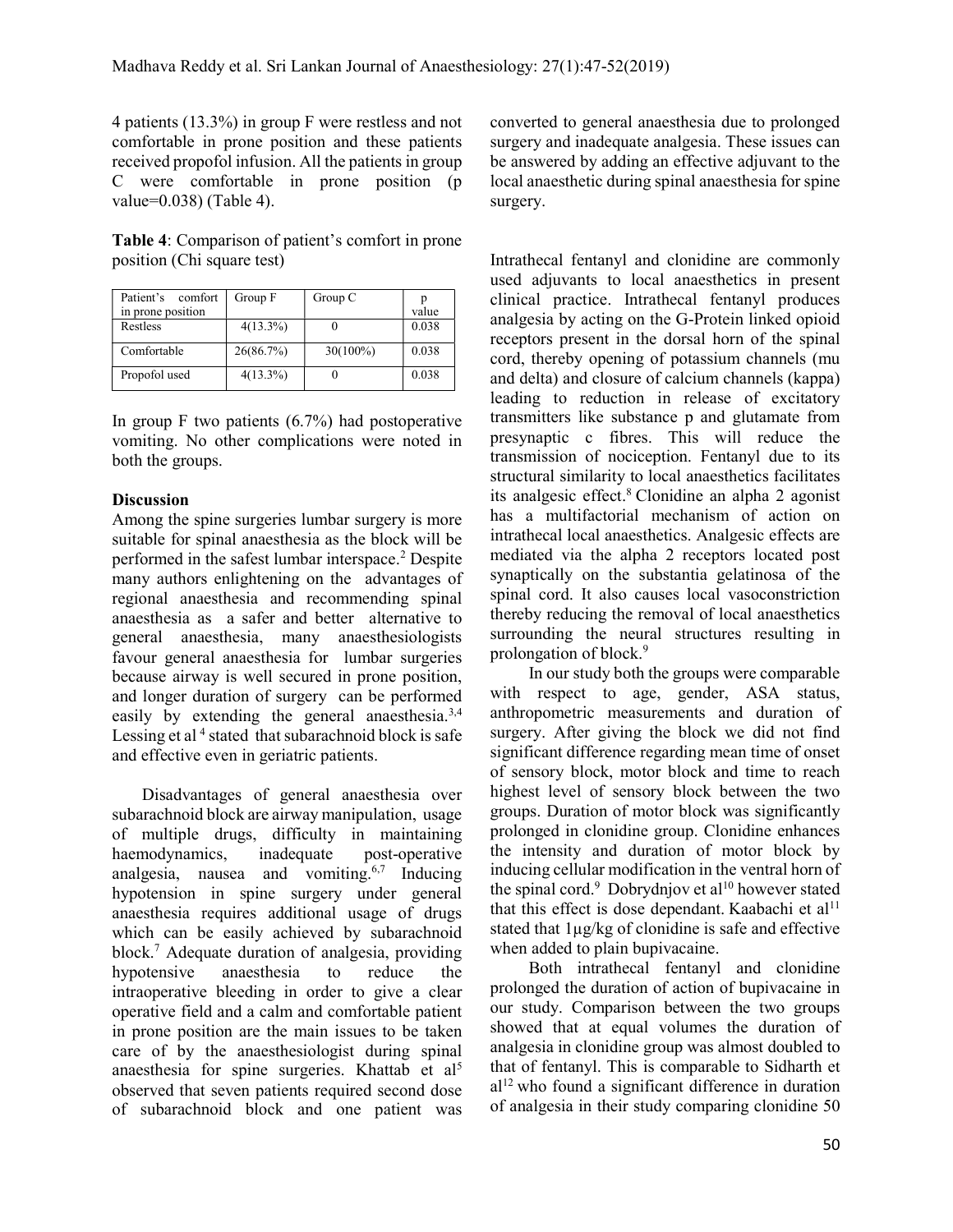micrograms and fentanyl 25 micrograms as adjuvants. Duration of analgesia depends on the dosage of intrathecal adjuvants used.<sup>13</sup>Mahendru et  $al<sup>14</sup>$  observed a duration of analgesia of 243 minutes with 30 micrograms of clonidine whereas we observed a duration of 440 minutes with 50 micrograms of clonidine.

 Many of the adjuvants in practice produce sedation with varied intensity and duration. Better the sedation better will be the patient's comfort during surgery. Majority of our patients in clonidine group had a sedation score of 4 and majority of patients who received fentanyl had a sedation score of 2. Sidharth et al<sup>12</sup> also noted a higher sedation with 50 micrograms of intrathecal clonidine than 25 micrograms of fentanyl for orthopaedic surgeries. Clonidine induces dose dependant sedation regardless of route administered. Intrathecal clonidine produces sedation by a G protein mediated inhibitory action on locus coeruleus, the brainstem nucleus which regulates the sleep and wakefulness.<sup>9</sup> Higher sedation score produced by intrathecal adjuvants are useful for patients undergoing lengthy surgeries in complex positions so that supplementation of intravenous sedation is avoided.<sup>14</sup>

 In our study patients in both the groups well accepted the prone position during surgery. All the patients in clonidine group were comfortable and only 4 patients in fentanyl group were uncomfortable requiring propofol infusion and this was statistically significant. In other studies, many of their patients who were supplemented with propofol infusion received 25 micrograms of intrathecal fentanyl.15,16 In contrast we observed better patient comfort in fentanyl group which attributes to higher dose of fentanyl used.

 Intraoperatively haemodynamics were well maintained in both groups. We observed acceptable hypotension in clonidine group compared to fentanyl group which was helpful in reducing the intraoperative blood loss. Clonidine induces hypotension by potentiating the sympathetic blockade of local anaesthetics, however the degree of hypotension is related to the level of intrathecal clonidine administered in subarachnoid block.<sup>13,15</sup> Postoperative period was uneventful except vomiting noted in two patients belonging to fentanyl group. Though post spinal headache is a known complication of subarachnoid block, none of our patients developed post dural puncture

headache which is in concurrence with Pierce et al  $17$  who did not notice any case of post dural puncture headache in patients receiving subarachnoid block for spine surgery. This may be probably due to smaller gauge spinal needle used and bleeding at the operative site will act as a blood patch to seal the dural puncture.<sup>2</sup>

 In this study both the intrathecal adjuvants were safe and effective in prone position in respect to achieving desired level of block, maintaining haemodynamics, required duration of analgesia with an advantage of clonidine over fentanyl in view of adequate sedation and patient's comfort without any untoward effects. However, there are some limitations in our study. Sample size was small, and dose selected was arbitrary. Large sample size-based studies and serum level estimations of the adjuvants to establish dose requirements and safety in prone position are required.

# Conclusion

We conclude that intrathecal fentanyl and clonidine are safe and effective in prone position when added to hyperbaric bupivacaine whereas clonidine is a better choice than fentanyl in providing intraoperative patient comfort and postoperative analgesia in patients undergoing single level spine surgery under spinal anaesthesia.

# References

- 1. Crabb I. Anaesthesia for spinal surgery. Anaesthesia & Intensive Care Medicine. 2006 Mar 1;7(3):83-6. https://doi.org/10.1383/anes.2006.7.3.83
- 2. Mergeay M, Verster A, Van Aken D, Vercauteren M. Editorial. Regional versus general anesthesia for spine surgery. A comprehensive review. Acta AnestesiolBel.2015;66:1-9. PMid:26103736
- 3. Jellish WS, Thalji Z, Stevenson K, Shea J. A prospective randomized study comparing short- and intermediate-term perioperative outcome variables after spinal or general anesthesia for lumbar disk and laminectomy surgery. Anesthesia & Analgesia. 1996Sep1;83(3):559-64. https://doi.org/10.1213/00000539-199609000-

00021 PMid:8780281

4. Lessing NL, Edwards CC, Brown CH et al. Spinal anesthesia in elderly patients undergoing lumbar spine surgery. Orthopedics. 2017 Mar 24;40(2):e317-22.